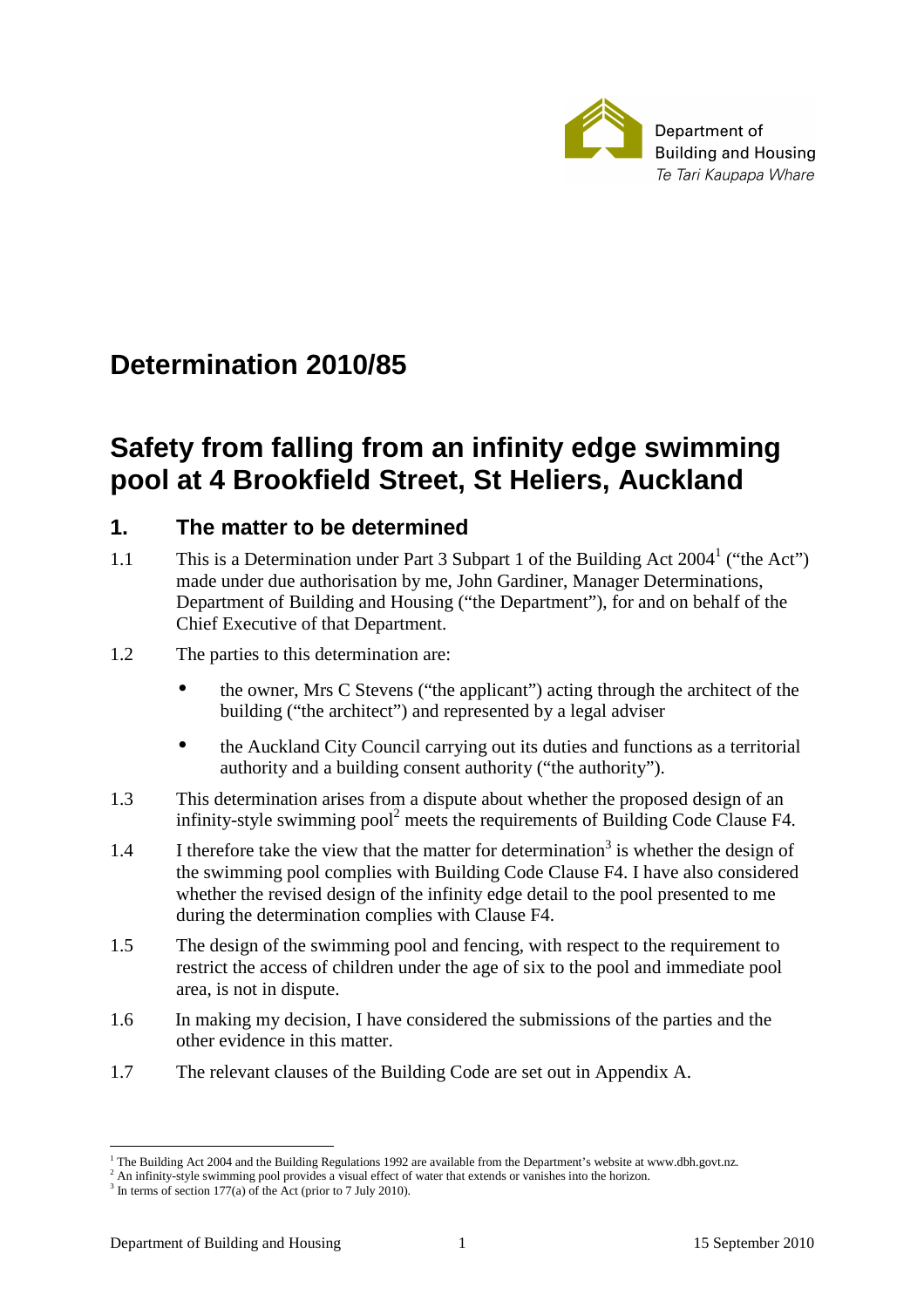## **2. The background**

- 2.1 The applicant has applied for a building consent (number B/2009/6780) for the construction of a new house with a swimming pool.
- 2.2 It appears from the application for determination that the authority took the view that the proposed swimming pool did not comply with the Building Code Clause F4. The authority requested further information on 11 February 2010 from the architect to demonstrate how compliance with Clause F4 would be achieved by the design.
- 2.3 The architect responded in a letter dated 22 February 2010 to the authority, justifying how the design features of the proposal comply with the Building Code.
- 2.4 The application for a determination was received by the Department on 8 March 2010.

# **3. The swimming pool**

- 3.1 The swimming pool is to be located on the main terrace level of the new house. The swimming pool is a 'lap pool' that includes an infinity edge design. The swimming pool is approximately 10.6 metres long and 1.9 metres wide, and is approximately four metres above ground level at its northern end.
- 3.2 The swimming pool cantilevers out from the corner of the terrace. Around the terrace area, the swimming pool is separated on the southeast and southwest sides from other areas of the house by 1.2 metre high glass barriers. Near the main entrance to the house the swimming pool is separated by 1.2 metre high glass barrier.
- 3.3 The details of the edges of the pool (described in paragraphs 3.4 and 3.5) are shown in Figures 1 and 2.



sloping edge detail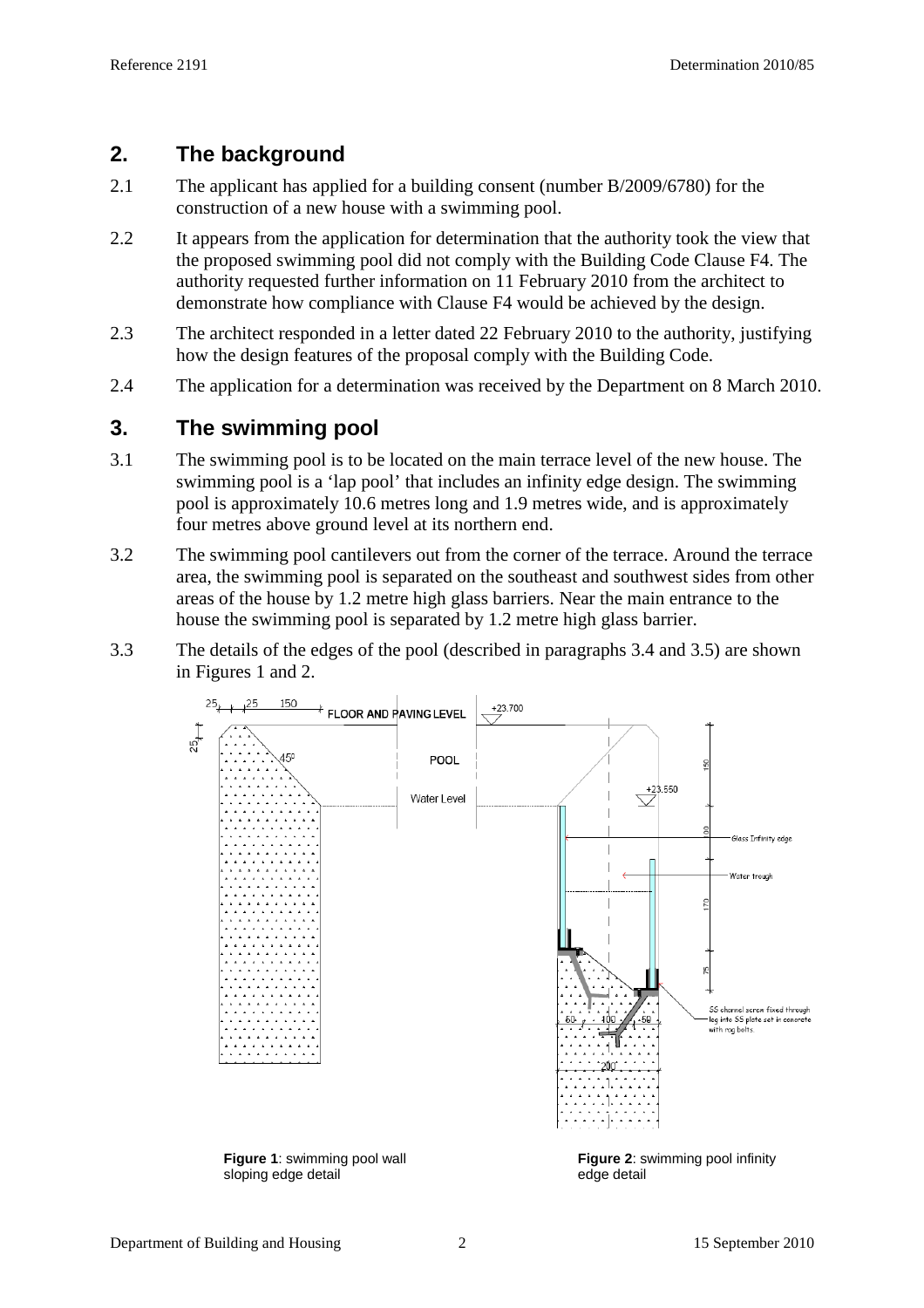- 3.4 The western corner of the swimming pool has a side with a raised edge that extends from the terrace on the southwest side to the northern corner of the swimming pool. This side of the swimming pool has a width of 200mm and extends 150mm above the water level of the swimming pool. The top edge of this side of the pool has a 45° slope. This sloping edge detail of the swimming pool wall is shown in Figure 1.
- 3.5 The north eastern side of the pool (apart from at the northern most corner as described in paragraph 3.2) has an infinity edge. The infinity edge is formed by a 10mm thick sheet of glass. The infinity edge has a 200mm wide water trough and a second 10mm thick sheet of glass to form the outside edge. The infinity edge detail of the swimming pool is shown in Figure 2.

### **4. The submissions**

4.1 In a covering letter addressed to the Department, the architect explained that

'The pool… is a major architectural and visual element of the total house design. The main living area enjoys stunning views… and the pool has been designed to be as unobtrusive to the view as possible, including a section of infinity edge… The terrace has been designed to enjoy the view straight out from the house unobstructed.'

4.2 The application included a copy of a letter from the architect dated 22 February 2010, written in response to a number of questions raised by the authority about the code compliance of the proposed design. The architect made a number of points, in particular referring to a practice note ("the practice note") in which the authority provided guidance about infinity pools, and which included comments from a subject matter expert from the Department. The architect stated:

> The infinity edge consists of a 10mm thick sheet of glass which by virtue of its thinness prevents people from sitting or walking on it. The balance of the unfenced section of the pool is shaped with a 45 degree slope and a 25mm top surface to achieve the same purpose. This design feature … is therefore fully compliant.

> … This is a lap pool which is very narrow at less than 2 metres in width. Therefore, both in terms of compatibility with intended use (a lap pool), and the narrow feature referred to in [the practice note], it is fully compliant.

The [practice note] also emphasises that 'the provision of a barrier can not be made dependent on the fall height for the reason given …' … We should state that this pool is a lap pool which cantilevers off the terrace and forms the major architectural feature of the whole house design. It was designed to comply bearing in mind its primary aesthetic importance and limited function as a very narrow exercise lap pool.

- 4.3 The applicant's submission also included a copy of architectural plans relating to the swimming pool area and a copy of the practice note.
- 4.4 Copies of the submissions and other evidence were provided to the parties. The authority did not acknowledge the application.
- 4.5 A draft determination was issued to the parties on 10 May 2010 for comment.
- 4.6 The authority accepted the draft determination without comment in a response dated 10 May 2010.
- 4.7 The applicant did not accept the draft determination and in a response dated 30 June 2010, consisting of a submission from the architect and a submission from the applicant's legal adviser, made the following comments (in summary):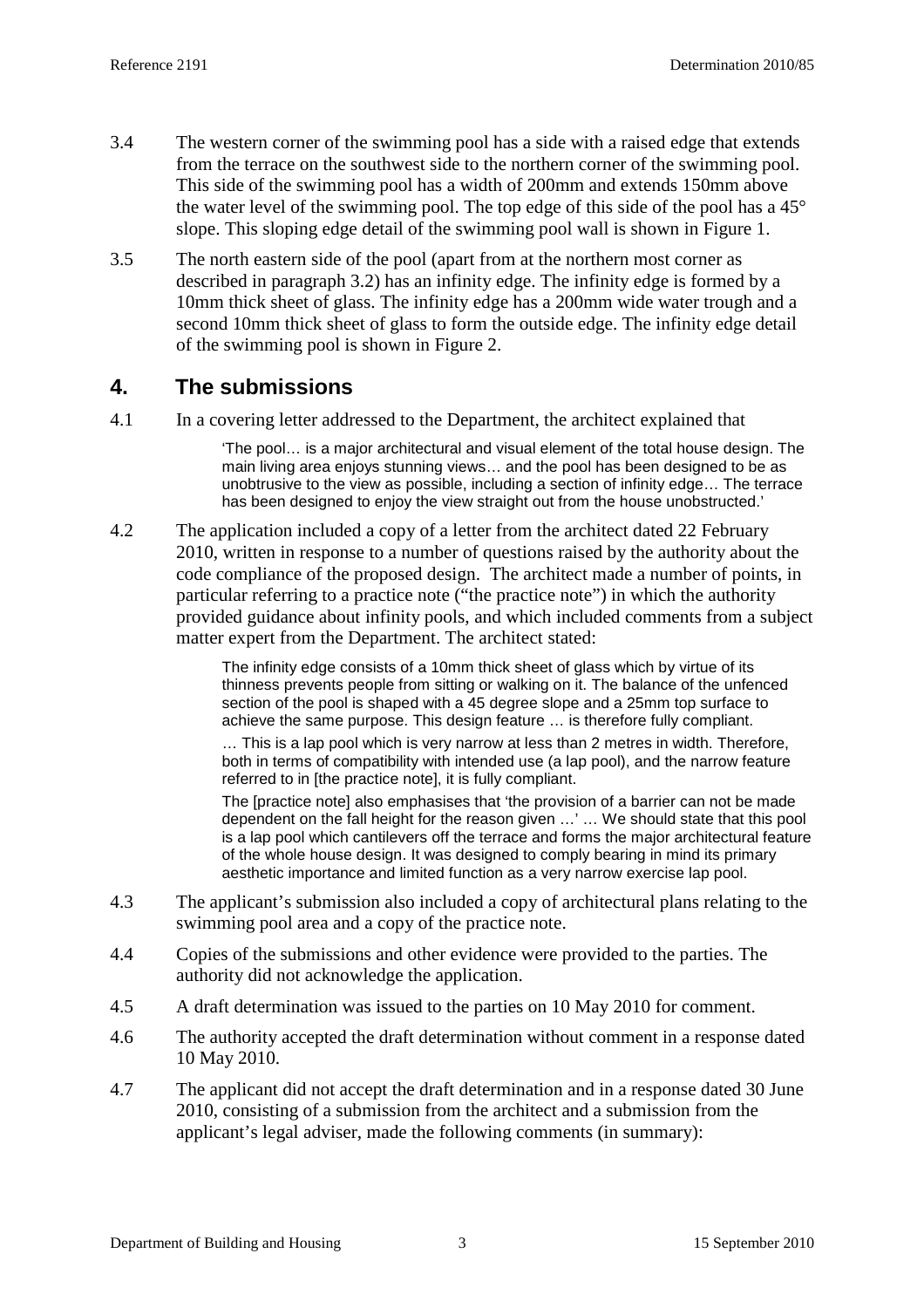| <b>Submission</b>                                                |                  | <b>Comments</b>                                                                                                                                                                                                                                                                                                                                                                                                                                                                                                                                                                                                                                                                                                                                                                                                                                                                                    |  |
|------------------------------------------------------------------|------------------|----------------------------------------------------------------------------------------------------------------------------------------------------------------------------------------------------------------------------------------------------------------------------------------------------------------------------------------------------------------------------------------------------------------------------------------------------------------------------------------------------------------------------------------------------------------------------------------------------------------------------------------------------------------------------------------------------------------------------------------------------------------------------------------------------------------------------------------------------------------------------------------------------|--|
| Limit on<br>Legal<br>application<br>adviser                      |                  | Clause F4.3.1 has a limit on its application that applies. The draft does<br>not refer to the limits of application to Clause F4.3.1.                                                                                                                                                                                                                                                                                                                                                                                                                                                                                                                                                                                                                                                                                                                                                              |  |
|                                                                  | Architect        | Clause 4.3 is limited in its application, where a barrier would be<br>incompatible with the intended use of an area. The approach taken in<br>the draft would mean that no infinity edge pool would be possible where<br>there was a fall of one metre of more. Previous Department guidance<br>notes that small children will be closely supervised so that they would<br>not run along narrow edges or get into difficulty in the water. Any need<br>for a barrier is for older children or adults, who would be more aware of<br>the potential fall heights. This is a clear directive that a barrier is not<br>required.                                                                                                                                                                                                                                                                       |  |
| Intended use                                                     | Legal<br>adviser | The intended use of the pool is as a lap pool only. It is a major<br>architectural and visual element of the house design. It is not a<br>conventional recreational swimming pool and its size and shape are<br>consistent with that intention. There has been no challenge to the<br>applicant's 'declaration as to the intended use of the lap pool.'<br>The draft determination relies on an example of a person using an air<br>pillow, which can only be a reference to small children, as adults and<br>older children can take care of their own safety, but small children inside<br>the pool area will be supervised, as they cannot access the pool area<br>unaided. The use of an air pillow is hypothetical and inconsistent with<br>the intended use of the pool. The draft determination is inconsistent with<br>previous guidance which directly addressed this hypothetical point. |  |
|                                                                  | Architect        | The pool is intended as a lap pool only, and is an architectural design<br>characteristic. The shape of the lap pool limits its use and therefore it is<br>not intended for or appropriate for the use of an air pillow.                                                                                                                                                                                                                                                                                                                                                                                                                                                                                                                                                                                                                                                                           |  |
| Evidence for<br>determination<br>and<br>determination<br>process | Legal<br>adviser | The authority provided no evidence and made no submissions prior to<br>the preparation of the draft. The applicant, however, provided<br>incontrovertible evidence of the intended use of the swimming pool,<br>including its 'limited function as a very narrow exercise lap pool', 'the<br>major architectural feature of the whole house design' and the ability to<br>take advantage of the unobstructed views.<br>When making a determination, the Chief Executive must comply with the<br>law, consider the evidence (particularly where it is not challenged), and<br>not consider irrelevant or hypothetical matters.                                                                                                                                                                                                                                                                      |  |
| Management<br>practices                                          | Legal<br>adviser | The draft determination refers to a previous determination about the<br>management of buildings, which has no application to a case of the<br>intended use of a swimming pool. Consideration of future owners is<br>irrelevant, as Clause F4.3.1 requires focus to be on the intended use of<br>the lap pool by the applicant, which depends on the evidence. The<br>statement in the draft determination that 'future owners of the house<br>may not adopt the same management practices' is nonsensical. The<br>pool will still be a lap pool with all the limitations on size and potential<br>usage. A change of owner cannot turn it into a large recreational pool.                                                                                                                                                                                                                          |  |
|                                                                  | Architect        | The critical point is the intended use and proper management of the<br>pool. The owners are responsible, aware of safety issues, and will<br>ensure that the pool is used as intended. The hypothetical actions of a<br>future owner are irrelevant                                                                                                                                                                                                                                                                                                                                                                                                                                                                                                                                                                                                                                                |  |
| Infinity pool<br>examples                                        | Architect        | A designer involved with 15 infinity pools and eight owners of infinity<br>pools provided feedback. There are no problems or concerns with the<br>pools design and safety. These infinity pools are mostly recreational and<br>up to 2.5 metres above ground level.                                                                                                                                                                                                                                                                                                                                                                                                                                                                                                                                                                                                                                |  |

- 4.9 I took these comments into account and amended the draft determination as I considered appropriate.
- 4.10 I note that the guidance referred to by the architect and legal adviser is a practice note written by the authority. It is noted on the practice note that it is for "Auckland City Council internal use only and is not to be used as a substitute for professional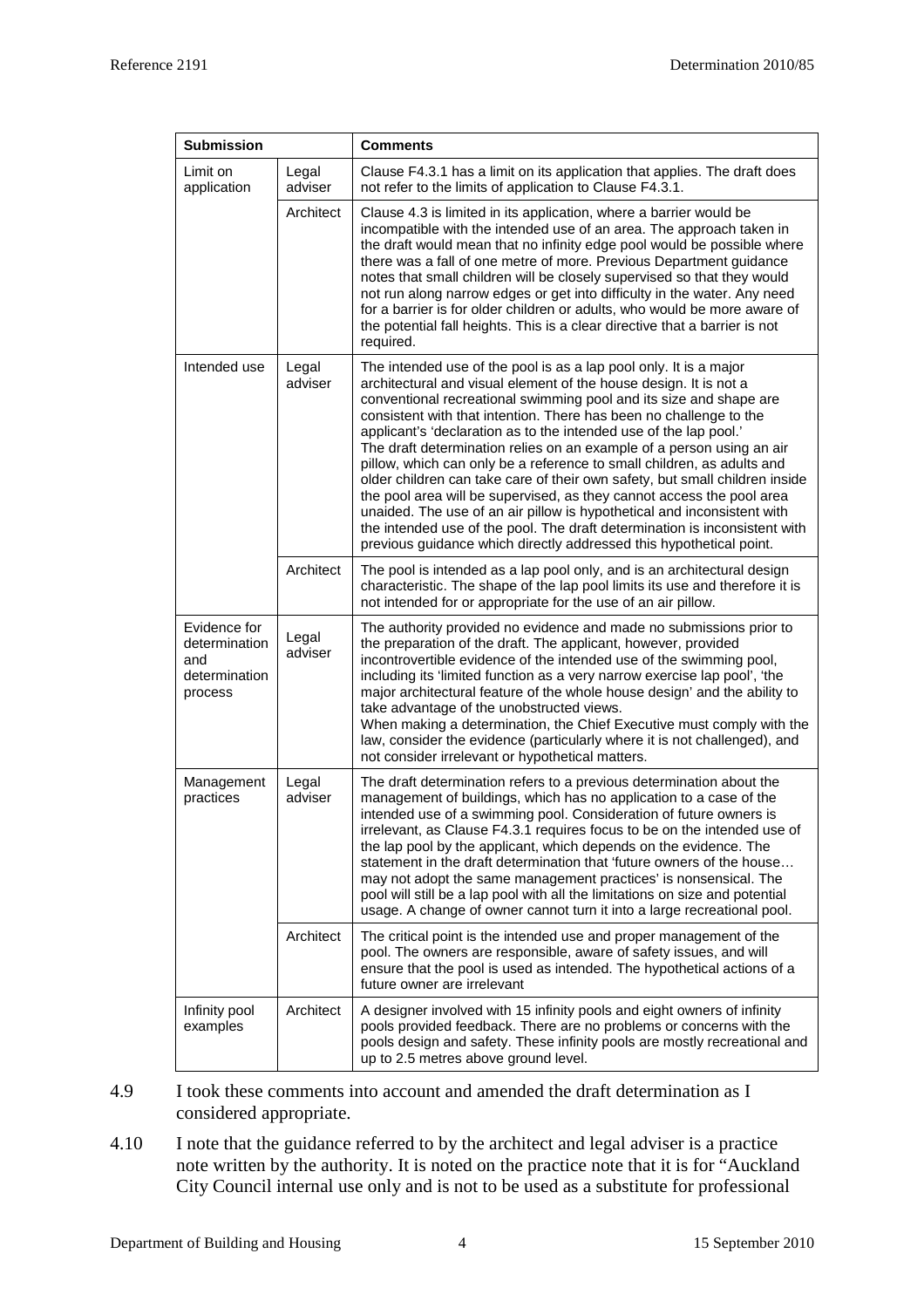advice". The practice note refers to an email from an advisor of the Department that discusses generally a range of issues associated with infinity pools including the design of the pool walls, the likelihood of different persons falling, the effect of different fall heights, and refers to a previous determination concerning a roof deck where a barrier was provided in the form of a horizontal net set 1000mm down the outside wall. The email does not contain any particular advice one way or the other as to whether a barrier is required for infinity pools. I also note the email does not constitute guidance published by the Chief Executive under section 175, but simply contains a range of views and observations by an officer of the Department that have been provided to the authority for the purpose of assisting the authority in the development of its own policy in respect of infinity pools.

- 4.11 As the legal adviser and architect have described, the pool is going to be used by the applicant as a lap pool. The pool is limited in its size and shape and smaller than a conventional recreational pool. The pool is also a significant architectural design feature of the house. The architect and legal adviser are of the view that the limits on application of Clause F4.3.1 apply because a barrier is incompatible with the intended use of the pool, in terms of its use as a lap pool and the primary aesthetic importance of the pool to the architectural design of the house.
- 4.12 The limit on application of Clause F4.3.1 applies where a barrier would be incompatible with the intended use of the area. In Determination 2009/83, I considered whether barriers would be incompatible with the intended use of race walkways at a stock yard. The walkways were used by staff carrying out their duties, and staff needs to both walk around the walkways and climb up out of the races where the stock are. I found that the limit on application of Clause F4.3.1 applied to this situation and therefore that barriers were not required, because if barriers were provided, it would prevent the staff from carrying out their duties on the race walkways, which was the purpose of the race walkways.
- 4.13 In this case, I consider a barrier would not be incompatible with the intended use of the pool. A barrier would not prevent people from carrying out activities associated with the intended use of the pool i.e. entering or exiting the pool, or swimming or relaxing in the pool. Therefore, in my view the limit on application of Clause F4.3.1 does not apply. I also note that one of the purposes of the Act is to ensure that 'people who use buildings can do so safely and without endangering their health', and I therefore consider the aesthetic importance of the pool insufficient justification for not providing a barrier. I also note that a design solution such as a horizontal barrier or net may be able to be incorporated into the design to meet the requirement to safeguard people from falling, whilst not interfering with the aesthetics of the architectural design of the house.
- 4.14 A second draft determination was issued to the parties on 2 August 2010 for comment.

#### **The hearing**

4.15 I held a hearing in Auckland on 24 August 2010 at the request of the applicant. In attendance at the hearing was the applicant, represented by her architect, legal adviser, and a technical adviser, and representatives of the Department including a referee engaged under section 187.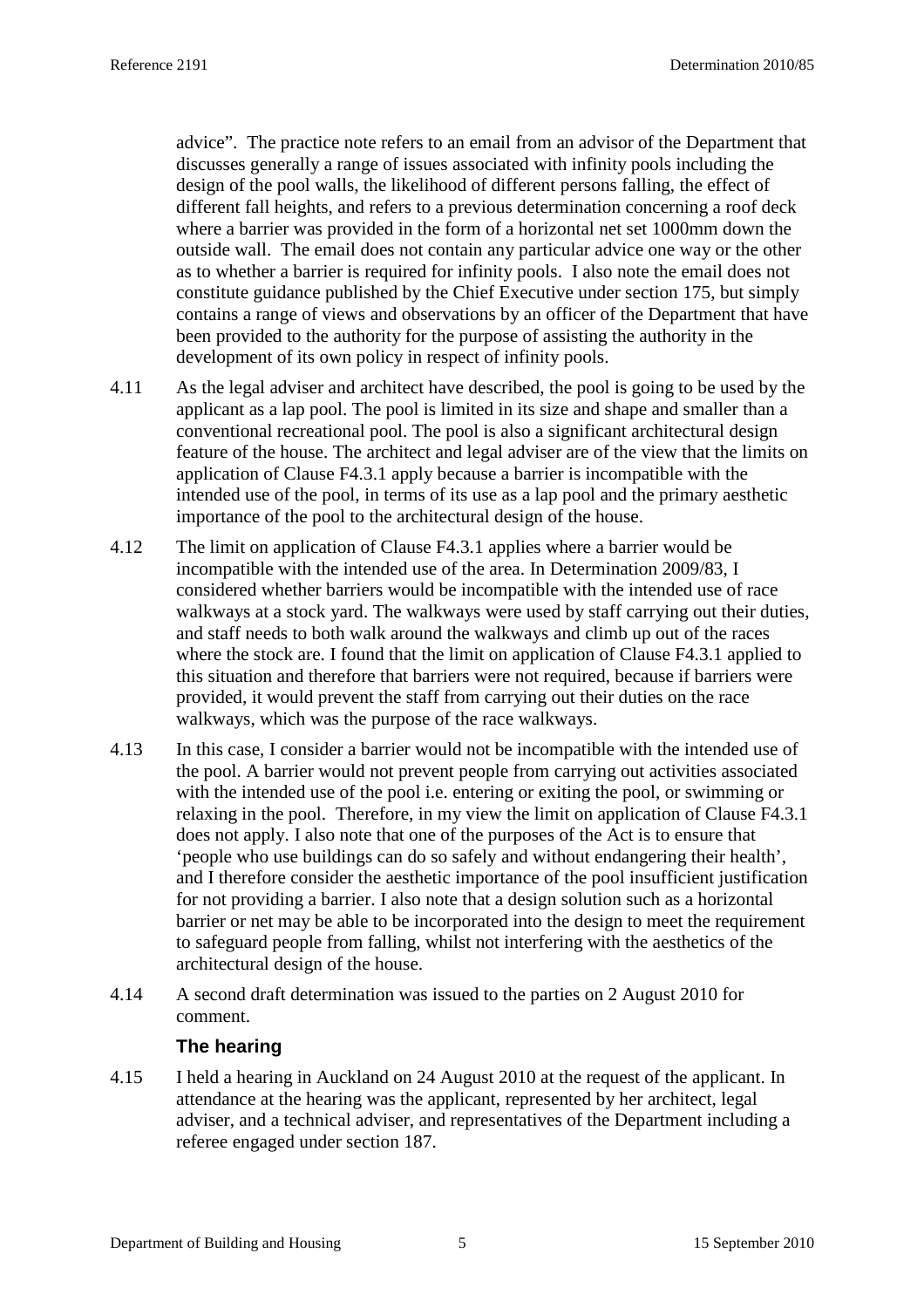- 4.16 The legal adviser summarised the information provided in the previous submissions. The legal adviser was of the view that the applicant was entitled to a determination concluding that the original design met the requirements of the Building Code, however, would accept a determination that approves a revised design subject to the analysis provided by the technical adviser.
- 4.17 The applicant submitted that:
	- the pool is not a recreational pool, and the intention is to use it largely for exercise purposes
	- the architect has designed a barrier to mitigate the highly unlikely risks associated with the use of this pool.
- 4.18 The technical adviser analysed the risks and hazards for the situation and found:
	- a fall over the infinity edge is a highly unlikely event resulting from circumstances such as inappropriate use of a lap pool, boisterous behaviour or lack of parental supervision
	- fall protection would not seem to be necessary for a fall of less than one metre
	- a fall of four metres could have potentially serious consequences
	- mitigation of such risk should be considered, that ideally fits within the intended use and design purpose, despite the highly unlikely outcome
	- appropriate mitigation is a rail 0.25 metres below the infinity edge extending out to 0.5 metres, as the rail would greatly reduce the consequence of a fall and does not interfere with the design concept proposed
	- this solution is consistent with calculations undertaken, experiments performed, and existing guidance on this matter.
- 4.19 The architect produced a revised design (refer to paragraph 5.12, Figure 3) incorporating a horizontal barrier ("the horizontal barrier") to take account of the analysis of the technical adviser. The architect noted that in his view the original design was sufficient to comply with the Building Code, however the revised design would mitigate the 'additional hypothetical risks', leading from a grossly inappropriate use of the lap pool, a lack of sensible supervision, boisterous behaviour within the pool, and irresponsible conduct by future owners.
- 4.20 The authority did not provide a submission or comment on the information presented at the hearing.

## **5. Discussion**

5.1 Clause F4.2 requires that buildings be constructed to reduce the likelihood of accidental fall. Clause F4 affords protection from falling to all people, not just children, therefore the likelihood of a person falling over the edge of the pool must be considered. The objective of Clause F4 is an important one and is also reflected in the purposes provision of the Act where the very first purpose of the Act is listed in section 3 as ensuring that 'people who use buildings can do so safely and without endangering their health'.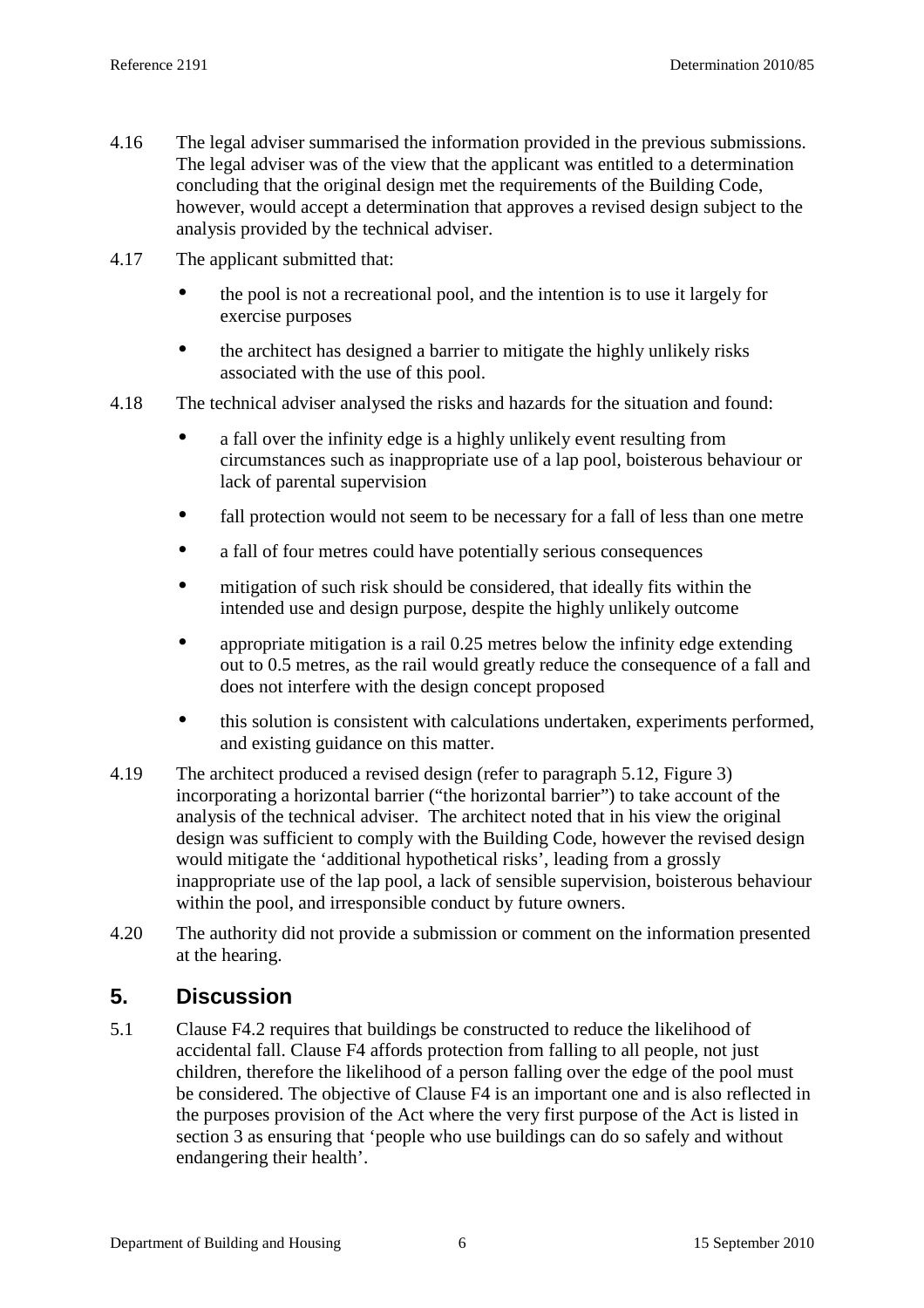- 5.2 Clause F4.2 does not require people to be absolutely protected from falling, only that the risk of accidental fall is reduced. However, an accidental fall is just that – an accident; and even with the best care and intentions people can suffer accidents. The performance requirement in Clause F4.3.1 requires a barrier where people could fall one metre or more. A person falling greater than this height is likely to suffer considerable injuries and where a fall is significantly greater than one metre the consequence may be very serious injury or death. Clause F4.2 requires the likelihood of such accidents to be reduced.
- 5.3 The 'likelihood of accidental fall' relates to the chance of falling. Likely and likelihood are not defined in the Building Act or the Building Code. However, the word likely in section 64 of the Building Act 1991 has been considered in court, and it was held that:

"Likely" does not mean probable, as that puts the test too high. On the other hand, a mere possibility is not enough. What is required is "a reasonable consequence or [something which] could well happen."<sup>4</sup>

"Likely" means that there is a reasonable probability, or that having regard to the circumstances of the case it could well happen.<sup>5</sup>

5.4 The pool could be used for recreational purposes as well as lap swimming. The reason for reaching this view, notwithstanding the stated intention of the applicant to use the pool only as a lap pool, is the requirement in section 16 of the Act that the purpose of the Building Code is to prescribe 'the performance criteria with which buildings must comply in their intended use'. The term 'intended use' is defined in section 7 of the Act:

intended use, in relation to a building,–

- (a) includes any or all of the following:
	- (i) any reasonably foreseeable occasional use that is not incompatible with the intended use: …

A similar definition is contained in Clause A2. The definition in the Building Code is not identical to the Act but is the same for the purposes of this determination:

intended use of a building includes–

- (a) any reasonably foreseeable occasional other use that is not incompatible with the intended use; …
- 5.5 Therefore, the performance requirements in Clause F4.3.1 apply not just to the applicant's stated intention of using the pool as a lap pool but also to other intended uses that come within the definition of 'intended use'. The intended uses of the lap pool would include all realistic possible uses that would not be contrary to how the pool is intended to be used. While the pool is going to be used as a lap pool by the applicant for exercise and is a significant architectural design feature, I consider it is reasonably foreseeable that it could, at some time in its life, even if only on an occasional or infrequent basis, be used as a recreational pool. The smaller size and the shape of the pool do not prevent the pool being used for recreational activities and relaxation. Recreation in pools can involve activities such as playing games,

 $\overline{a}$ 4 Auckland City Council v Weldon Properties Limited 8/8/96, Judge Boshier, DC Auckland NP2627/95, upheld on appeal in Weldon Properties Limited v Auckland City Council 21/8/97, Salmon J, HC Auckland HC26/97

<sup>5</sup> Rotorua DC v Rua Developments Limited 17/12/99, Judge McGuire, DC Rotorua NP1327/97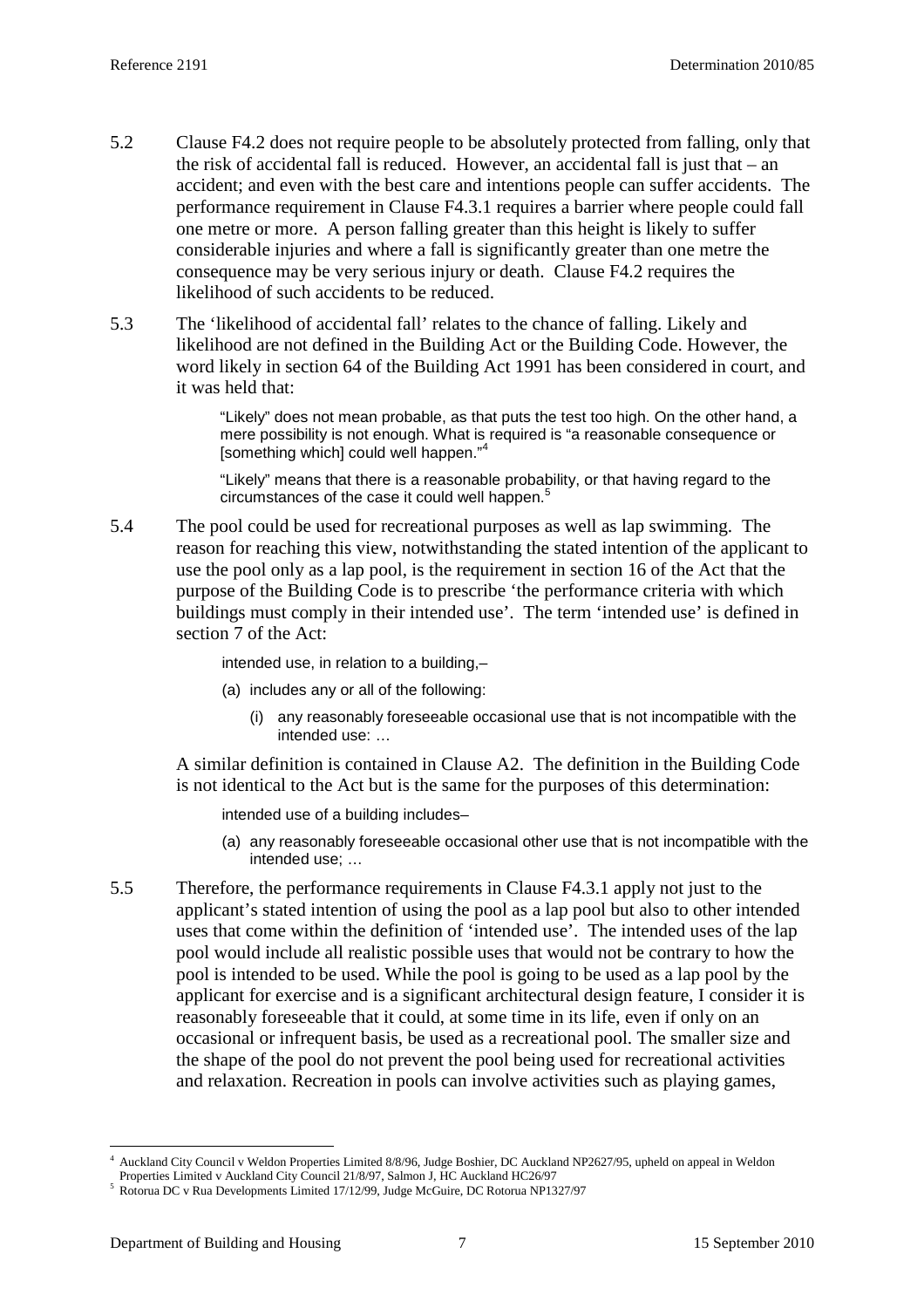general boisterous behaviour, and playing with equipment such as inflatable airbeds and floatation devices.

- 5.6 I note that, on average, houses in New Zealand change ownership with relative frequency, of the order of every seven years or so. In considering what activities are likely to be carried out in the pool, I must take account of the requirements of section 16 of the Act that buildings must comply with the performance criteria in the building code in their intended use and that this would include the intended uses of both present and future owners of the house for the life of the building. That corresponds to the approach the predecessor to the Department took to management matters in various determinations under the former Building Act 1991, determining that management practices cannot achieve compliance with the Building Code. I appreciate that taking that approach means an owner might feel aggrieved when a determination about their building is based on the likelihood that future owners will not adopt good management practices.
- 5.7 I must therefore consider if the requirements of F4.2 are met in this case, in that the likelihood of falling is sufficiently low that no further measures to mitigate that likelihood of fall are required. Both the sloping edge detail (refer to Figure 2) and the infinity edge detail (refer to Figure 3) are sufficient to prevent people from walking on the edges of the swimming pool. However, I consider that recreational activities could well raise people to or above water level and therefore above the edge of the infinity pool. In such instances the glass edge of the infinity pool at the height of the water level does not provide a barrier to people at water level in the pool.
- 5.8 I consider that the design of the infinity edge means that people could prop themselves up using the glass edge, could fall over the edge from on a floatation device that brings their centre of gravity slightly above the top of the water level when using the pool for recreational purposes, or fall over the edge if they were raised above the water level playing games or participating in generally boisterous activities.
- 5.9 I believe such an event is likely in the terms described above in that it could well happen, although I note the views expressed by the applicant's technical adviser that the probability of such an event is considered highly unlikely. Nonetheless I consider that a barrier is required to reduce the likelihood of falling because of the very serious consequences of a fall in this case.
- 5.10 As mentioned in paragraph 4.13, there are design solutions such as horizontal barriers or safety nets that could be incorporated into the design that would reduce the likelihood of falling and that will not detrimentally affect the visual effects of the pool as viewed from inside the house, which are a major architectural feature.
- 5.11 I note in the generic case of a freestanding swimming pool where the 1.2 metre high pool wall forms the safety barrier into the pool, an authority may well be acting reasonably in issuing a waiver to the requirement to provide a barrier to protect people from falling out of the pool. While Clause F4 considers reducing the risk of falling, the consequence of falling must be considered in granting a waiver of the requirement for a barrier, and given the consequence of a fall of approximately four metres, I do not consider it would be reasonable to consider a waiver, particularly as design solutions exist in this case.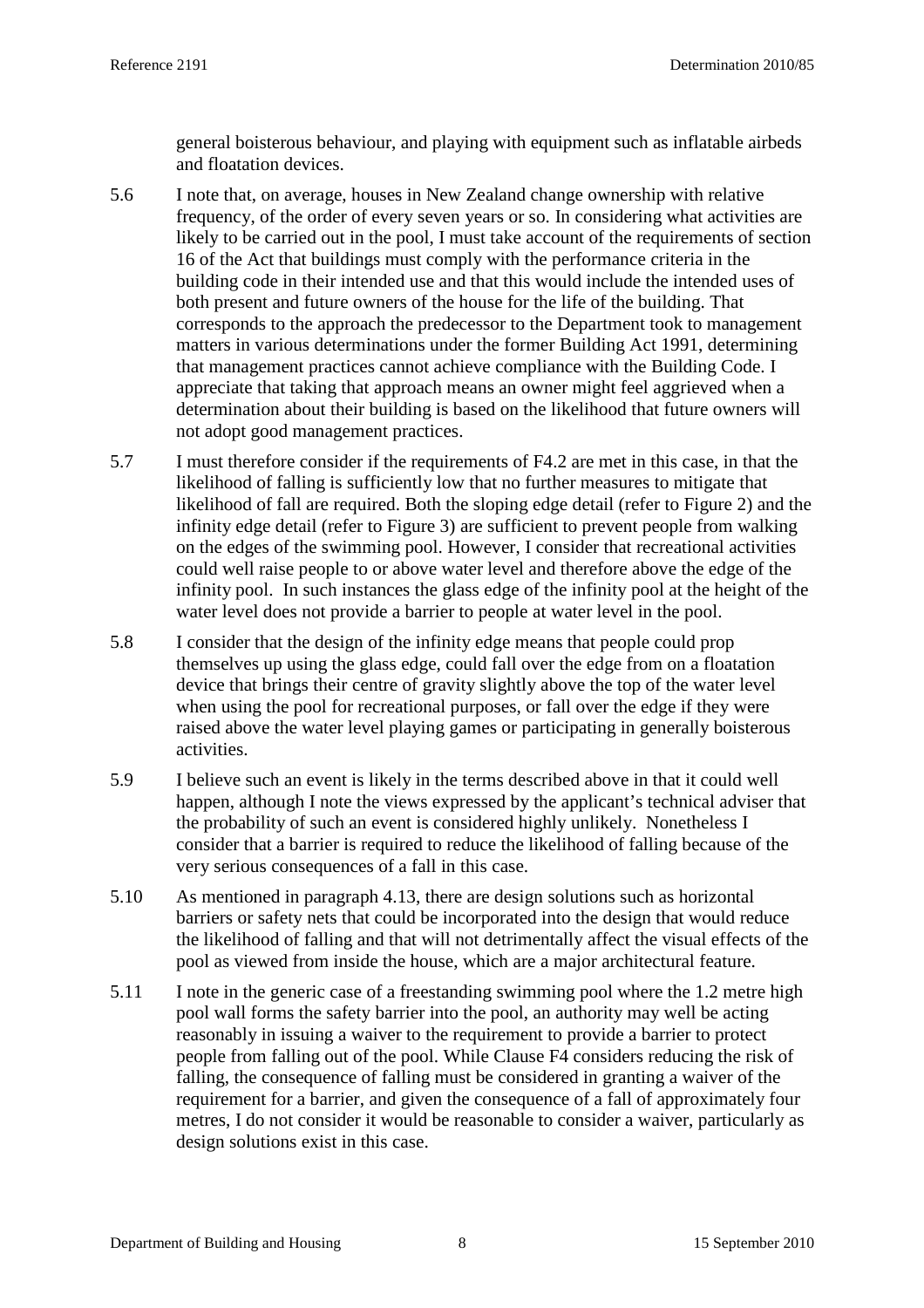### **The revised design**

- 5.12 As discussed in paragraph 4.19, the architect produced a revised design incorporating a horizontal barrier for the infinity edge detail as shown in Figure 3.
- 5.13 The revised design includes a slightly sloping horizontal barrier consisting of a 38mm diameter outer rail running the length of the infinity edge and 250mm beyond at both ends, and returning back to the pool wall to close the rail off. The rail will be supported on 12mm diameter rods at 1 metre centres maximum with an intermediate rail located at the centre of the support rods.



- 5.14 With respect to the compliance with Clause F4 of the revised design, I note:
	- the horizontal barrier would not reduce the likelihood of accidental fall (Clause F4.2) but would safeguard people from injury caused by falling (Clause F4.1) because the height of the fall is limited
	- the horizontal barrier is of an appropriate width given the height that the barrier is positioned at approximately 250mm below the infinity edge, and less to the outer edge of the water trough
	- the horizontal barrier complies with Clause F4.3.4.
- 5.15 Accordingly, I consider the revised design complies with Clause F4 of the Building Code.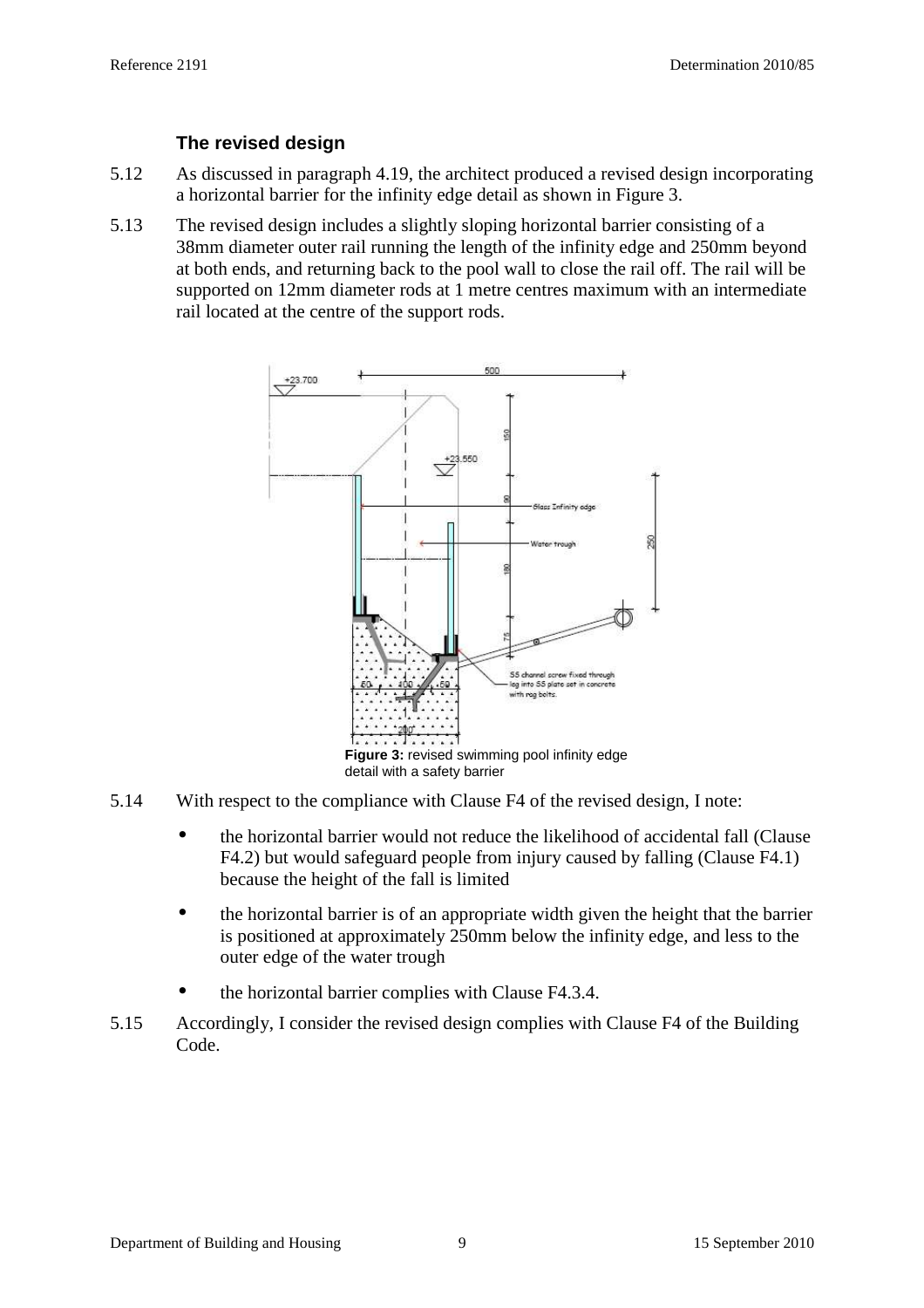## **6. The decision**

6.1 In accordance with section 188 of the Act, I hereby determine that:

- the design of the pool does not comply with Clause F4 of the Building Code with respect to the protection for safety from falling
- the revised design of the infinity edge complies with Clause F4 of the Building Code.

Signed for and on behalf of the Chief Executive of the Department of Building and Housing on 14 September 2010.

John Gardiner **Manager Determinations**